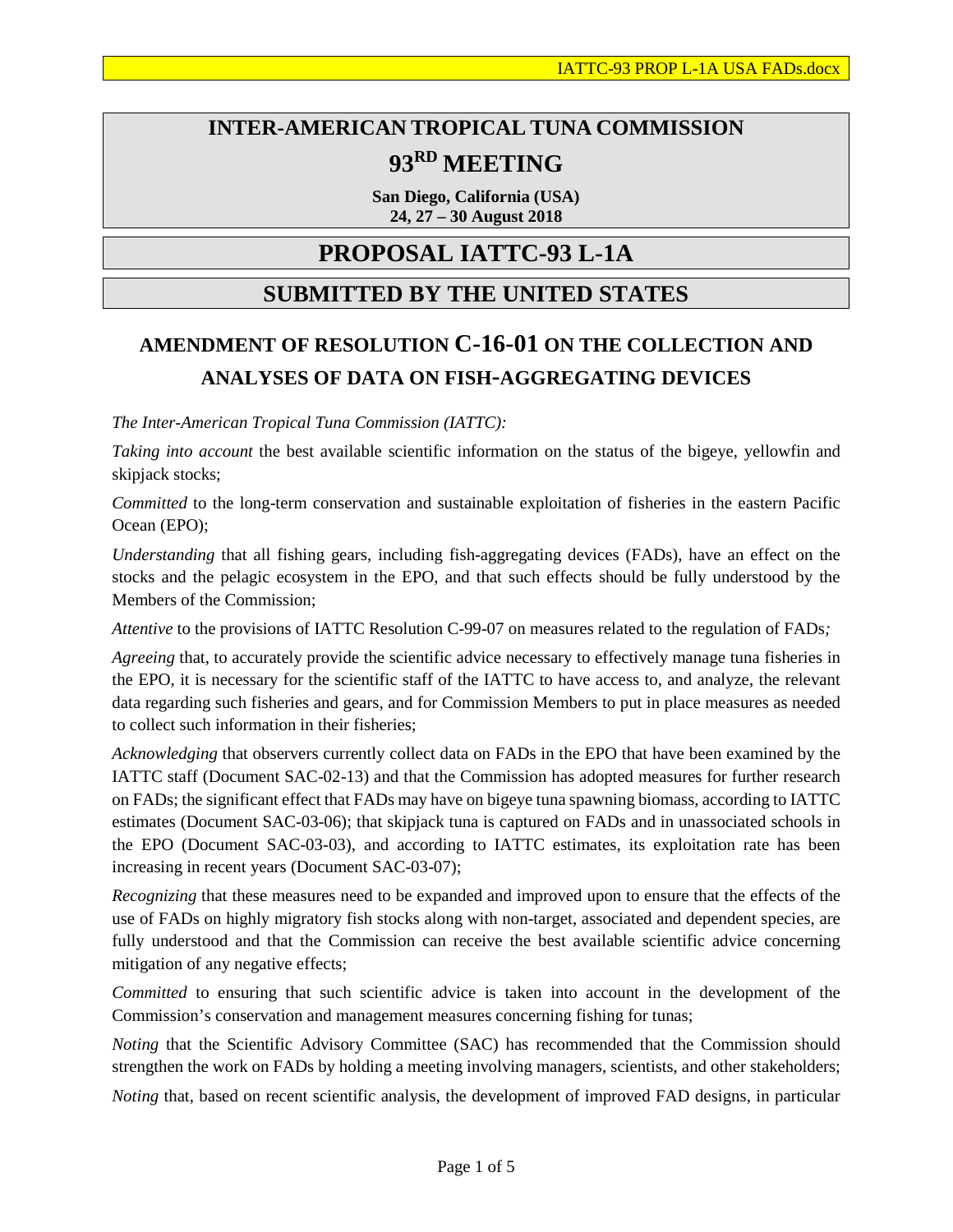non-entangling FADs, both drifting and anchored, helps reduce the incidence of entanglement of sharks, sea turtles and other species;

*Further noting* that whale sharks are particularly vulnerable to exploitation, including from fishing, and noting the ecological and economic value these species can bring to the EPO; and

*Concerned* about the potential effects of purse-seine operations on the status of whale sharks when deliberately or accidentally set upon;

### *AGREES:*

1. For the purposes of this Resolution, the term "Fish-Aggregating Device" (FAD) means anchored, drifting, floating or submerged objects deployed and/or tracked by vessels, including through the use of radio and/or satellite buoys, for the purpose of aggregating target tuna species for purse-seine fishing operations.

#### **SECTION 1. FAD DATA COLLECTION**

- 2. Beginning 1 January 2017, CPCs shall require the owners and operators of all purse-seine vessels flying their flag, when fishing on FADs in the IATTC Convention Area, to collect and report the information contained in Annex I. The data may be collected through a dedicated logbook, modifications to regional logsheets, or other domestic reporting procedures.
- 3. CPCs shall provide the data collected for the previous calendar year, pursuant to Paragraph 2, which are available at the time of submission, to the Director. CPCs shall submit the data to the Director no later than 60 days prior to each regular meeting of the SAC.
- 4. No later than the IATTC annual meeting in 2018, the scientific staff of the IATTC, in coordination with the SAC, shall present to the Commission the preliminary results of its analyses of the information collected pursuant to Paragraph 2, and shall identify additional elements for data collection, as well as specific reporting formats, necessary to evaluate the effects of the use of FADs on the ecosystem of the EPO fishery. The analyses shall also incorporate information from data on FADs collected by observers through the *Flotsam Information Record*.
- 5. In addition, no later than the IATTC annual meeting in 2018, the scientific staff of the IATTC, in coordination with the SAC and taking into account the outcomes of the *Ad Hoc* Working Group on FADs, shall present to the Commission initial recommendations based on information collected, based on this resolution and through other mechanisms, for the management of FADs, including possible effects of FADs in the tuna fishery in the EPO. The Commission shall consider adopting management measures based on those recommendations, including a region-wide FAD management plan, and which may include, *inter alia*, recommendations regarding FAD deployments and FAD sets, the use of biodegradable materials in new and improved FADs and the gradual phasing out of FAD designs that do not mitigate the entanglement of sharks, sea turtles, and other species.
- 6. The scientific staff of the IATTC, in coordination with the SAC, shall also formulate recommendations for regulating the management of the affected stocks for presentation to the Commission, on the basis of the results of its analyses of the collected FAD information. Such recommendations shall include methods for limiting the capture of small bigeye and yellowfin tuna associated with fishing on FADs.
- 7. In 2018, compliance with the FAD reporting requirements of this Resolution will be comprehensively reviewed by the *Committee for the Review of the Implementation of Measures adopted by the Commission* and presented to the Commission.
- 8. Data collected pursuant to this resolution shall be treated under the rules established in the IATTC Resolution on Confidentiality.

### **SECTION 2. FAD IDENTIFICATION**

9. No later than 1 January 2017, CPCs shall require the owners and operators of their applicable flagged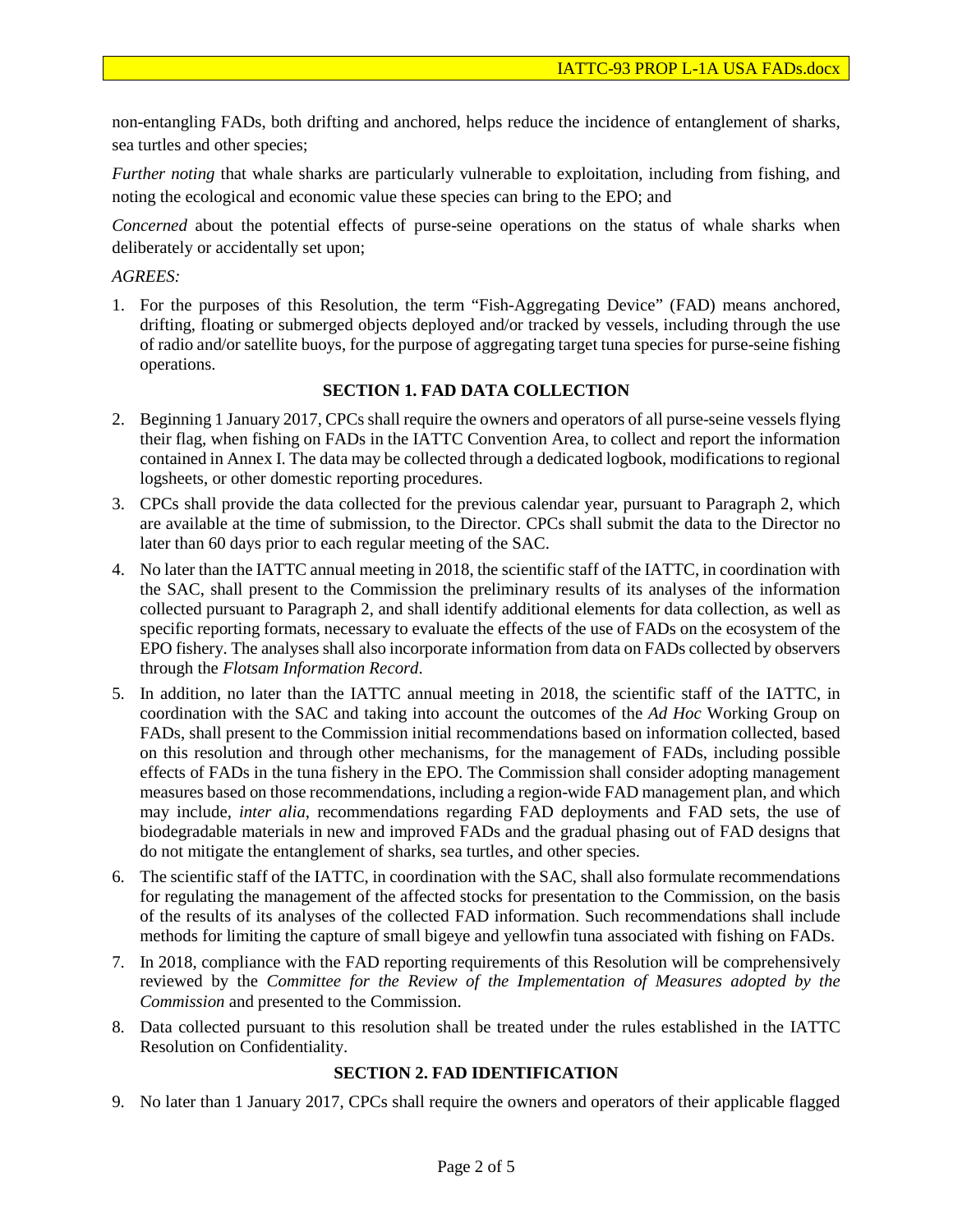purse-seine fishing vessels to identify all FADs deployed or modified by such vessels in accordance with a Commission identification scheme detailed in footnote 1 of Annex 1.

#### **SECTION 3. NON-ENTANGLING FADS**

- 10. To reduce the entanglement of sharks, sea turtles or any other species, as of 1 January 2019 CPCs shall ensure that the design and deployment of FADs should beare based on the principles set out in Annex  $II$ .
- 11. Annex II is consistent with the 2015 recommendations of the scientific staff of the IATTC. The scientific staff of the IATTC, in coordination with the SAC, shall continue to review research results on the use of non-entangling material and biodegrable material on FADs, and shall provide specific recommendations no later than the 2018 IATTC annual meeting, consistent with Paragraph 5.

### **SECTION 4. WHALE SHARKS**

- 12. CPCs shall prohibit their flag vessels from setting a purse-seine net on a school of tuna associated with a live whale shark, if the animal is sighted prior to the commencement of the set.
- 13. CPCs shall require that, in the event that a whale shark is not deliberately encircled in the purse-seine net, the master of the vessel shall:
	- a. ensure that all reasonable steps are taken to ensure its safe release; and
	- b. report the incident to the relevant authority of the flag CPC, including the number of individuals, details of how and why the encirclement happened, where it occurred, steps taken to ensure safe release, and an assessment of the life status of the whale shark on release (including whether the animal was released alive but subsequently died).

#### **SECTION 5.** *AD HOC* **PERMANENT WORKING GROUP ON FADS**

- 14. An *ad hoc* Permanent Working Group on FADs (Working Group) is established.
- 15. This Working Group shall be multi-sectorial, involving various stakeholders such as scientists, fishery managers, fishing industry representatives, administrators, representatives of non-governmental organizations, and fishers. Expressions of interest to participate in the Working Group shall be provided to the Director, who shall inform CPCs and the Chair of the FADs Working Group.
- 16. To the highest degree possible, the Working Group shall conduct its work electronically or, if convenient and cost-effective, in targeted face-to-face meetings that take place in conjunction with other Commission meetings.
- 17. The Working Group shall report on a regular basis to the Commission and present an initial report of its findings at the 2017 meeting of the SAC.
- 18. The Terms of Reference of the Working Group are those indicated in Annex III.
- 19. The Working Group shall liaise, as far as possible, with other similar working groups on FAD management established in other tuna regional fisheries management organizations (tuna RFMOs), in particular the Western and Central Pacific Fisheries Commission (WCPFC).
- 20. The IATTC, at its 2017 annual meeting, will review the progress and outcomes of the Working Group and will decide on the necessity for its continuation.
- 21. This Resolution replaces Resolution C-15-03.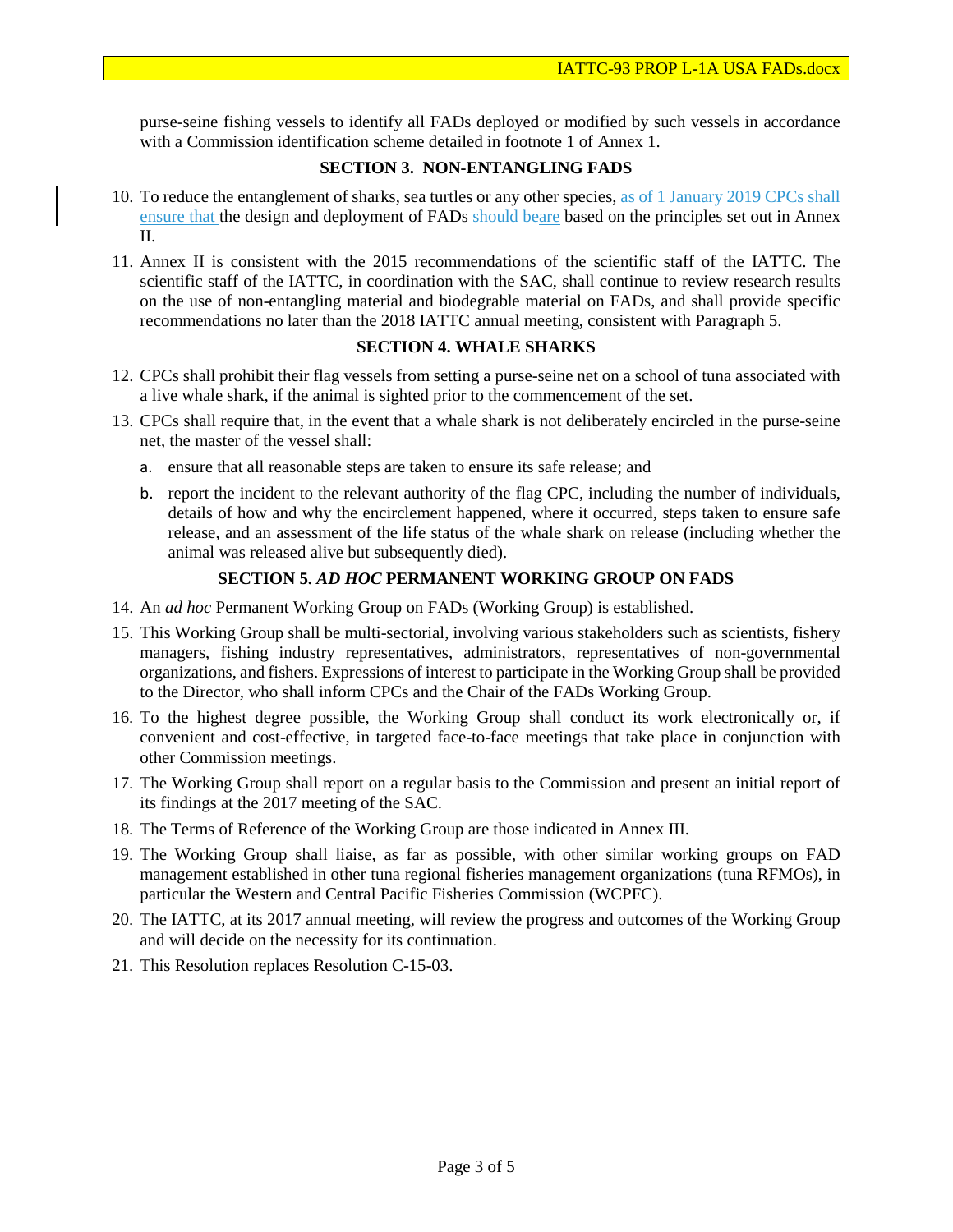#### **Annex I**

CPCs are required to ensure their vessel owners and operators record and report to the appropriate national authorities any interaction with FADs, using a standard format to be developed by the Commission staff.

For each interaction with a FAD, the following information shall be recorded:

- i. Position;
- ii. Date;
- iii. Hour;
- iv.  $FAD$  identification<sup>[1](#page-3-0)</sup>;
- v. FAD type (*e.g*., drifting natural FAD, drifting artificial FAD);
- vi. FAD design characteristics (dimension and material of the floating part and of the underwater hanging structure);
- vii. Type of the activity (set, deployment, hauling, retrieving, loss, intervention on electronic equipment, other (specify));
- viii. If the activity is a set, the results of the set in terms of catch and bycatch; and
- ix. Characteristics of any attached buoy or positioning equipment (positioning system, whether equipped with sonar, *etc*.).

#### **Annex II**

#### **Principles for design and deployment of FADs**

1. The floating or raft part (flat or rolled structure) of the FAD can be covered or not. If it is covered with mesh net, it must have a mesh size stretched less than 7 cm and the mesh net must be well wrapped around the whole raft so that there is no loose netting hanging below the FAD when it is deployed.

2. The design of the underwater or hanging part (tail) of the FAD should minimize entanglements. If mesh net is used, it must be tightly tied, built in the form of sausage-type beams, [or] have a mesh eye stretched less than 7 cm in a panel with a weight at the end.

3. To reduce the amount of synthetic marine debris, the use of natural or biodegradable materials (such as hessian canvas, hemp ropes, *etc*.) for drifting FADs should be promoted.

#### **Annex III**

The objectives of the Working Group are the following:

1. Collect and compile information on FADs in the EPO, including but not limited to data collected by

<span id="page-3-0"></span> $1$  CPCs shall obtain unique alphanumeric codes from the IATTC staff on a periodic basis and distribute those numbers to the vessels in their fleets for FADs that may be deployed or modified, or in the alternative, if there is already a unique FAD identifier associated with the FAD (*e.g*., the manufacturer identification code for the attached buoy), the vessel owner or operator may instead use that identifier as the unique code for each FAD that may be deployed or modified.

The alphanumeric code shall be clearly painted in characters at least 5 cm in height. The characters shall be painted on the upper portion of the attached radio or satellite buoy in a location that does not cover the solar cells used to power the equipment. For FADs without attached radio or satellite buoys, the characters shall be painted on the uppermost or emergent top portion of the FAD. The vessel owner or operator shall ensure the marking is durable (for example, use epoxy-based paint or an equivalent in terms of lasting ability) and visible at all times during daylight. In circumstances where the observer is unable to view the code, the captain or crew shall assist the observer (*e.g*. by providing the FAD identification code to the observer).